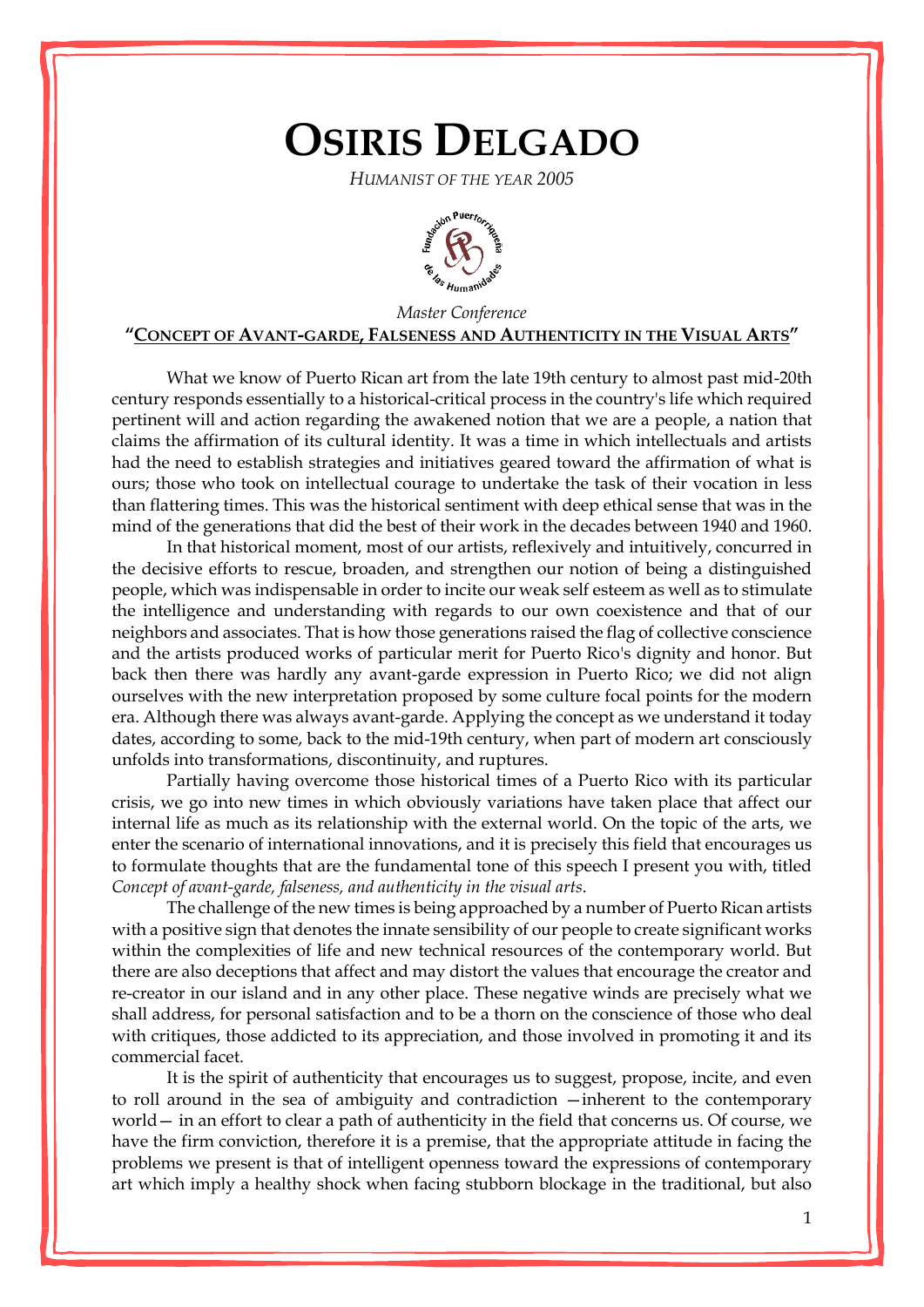with the firmness necessary against a certain type of irrationality in such rupture, as well as novelty, which is sometimes very ingenious but full of shallowness; or the desirable awareness of ethical detours like the one that occurred in POP ART, which began in the 1950's as an ironic critique against a civilization blinded by objects of consumption and ended up reconciling and integrating itself to it.

This all presents questions and challenges. Challenges that also imply an effort of trying to reflexively and intuitively distinguish authenticity from falseness in the repertoire of Neorealism, Hard Edge, Neo-figurative art, Gestural Art, Informalism, Junk Art, Objet Trouvé, Arte Povera, Land Art, Conceptual Art, Action Painting, Matter Painting, Op Art, cybernetics, Kinetics, Minimal Art, Dripping, Hyperrealism, Christo-style 'Packaging' Art and Storefront; also newly-coined tendencies such as Behavioral Art, meaning, of behavior, in which the artist works from his own body inflicting burns, flagellations, and it is logical to expect that it ends in suicide as a supposed maximum expression of artistic work. Mail art is also coming up, which consists of sending letters or packages to oneself by mail for the mere satisfaction of sending and receiving objects; also Fractal Arts, a particular orientation of digital resources, coined by mathematician Benoit Mandelbrot, concerning the potential foundation of visual arts in nature's own microscopic geometry, and places mathematics as something that has always been present in artistic expression.

We have left *Happening* behind and parallel to it, *Environment*. In it, an object is not enough to create a frame of life, rather an entire setting is necessary. A supporter of avantgarde and novelties, Romero Brest and Pierre Francastel's most eminent disciple, I refer to Carlos Damián Bayón, has expressed the following regarding *Environment*: "That millionaire can or has been able to buy a bathroom or a bedroom or a Pop barber shop and has placed it on a stage (to show that it is a work of art) and with that astonishes his guests at the most recent cocktail; that that same piece costs \$30,000 should not shock us that much. It could also cost \$30,000 or \$3 or nothing: it all depends on the law of supply and demand. That has helped the creators stat alive, who like anybody else have to eat everyday if possible. Such a set up is nothing else than, in the house of the great bourgeois, a conversational piece, the strange, never seen object that unties the tongue of shy people present at the gathering." And he completes the comment, "Strictly speaking, it was always about an art for educated minorities at the limit of snobbishness."

Regarding this experience, it has been perceived that within the monotony and uniformity of a businessman's life, approaching the world of the arts is an exciting past-time. Becoming friends with artists, rubbing shoulders with hippies (both, the meticulous and the luxurious ones) may result in an experience almost like doing drugs, although certainly less dangerous and of greater social prestige, because it gives him the sensation of doing something for the culture.

Oddly, in this pseudo avant-garde melodrama a type of circle has been created, a phenomenon of camaraderie among artists, critics, merchants, gallery directors, and some initiates. Mircea Eliade warns, in *Aspectos del mito* (1963): "…tension between artists, critics, collectors, and the public no longer exists. They all agree always…" "Today," Eliade adds, "their terror is not being able to guess in time the genius of a work that is at first sight unintelligible." Therefore, we add, if in doubt, they erect an altar to any work, like to an unknown god, and they will pay tribute to that which may favor the greatest economic benefit. That is the panorama in the world of false avant-garde.

In addition to the previously alluded ones, other "esthetic" fashions shall arise quickly at the changing and fluent pace of the times in which we have had to live. Speaking of Conceptual Art, it has been thought that it could be something else, not art. It has been suggested that it could be a classification error as usually happens in the botanical scale and zoology, where there are animals that look like plants and vegetables that have the ambiguous aspect of animals. It could be that "conceptual art", the most important creative force of the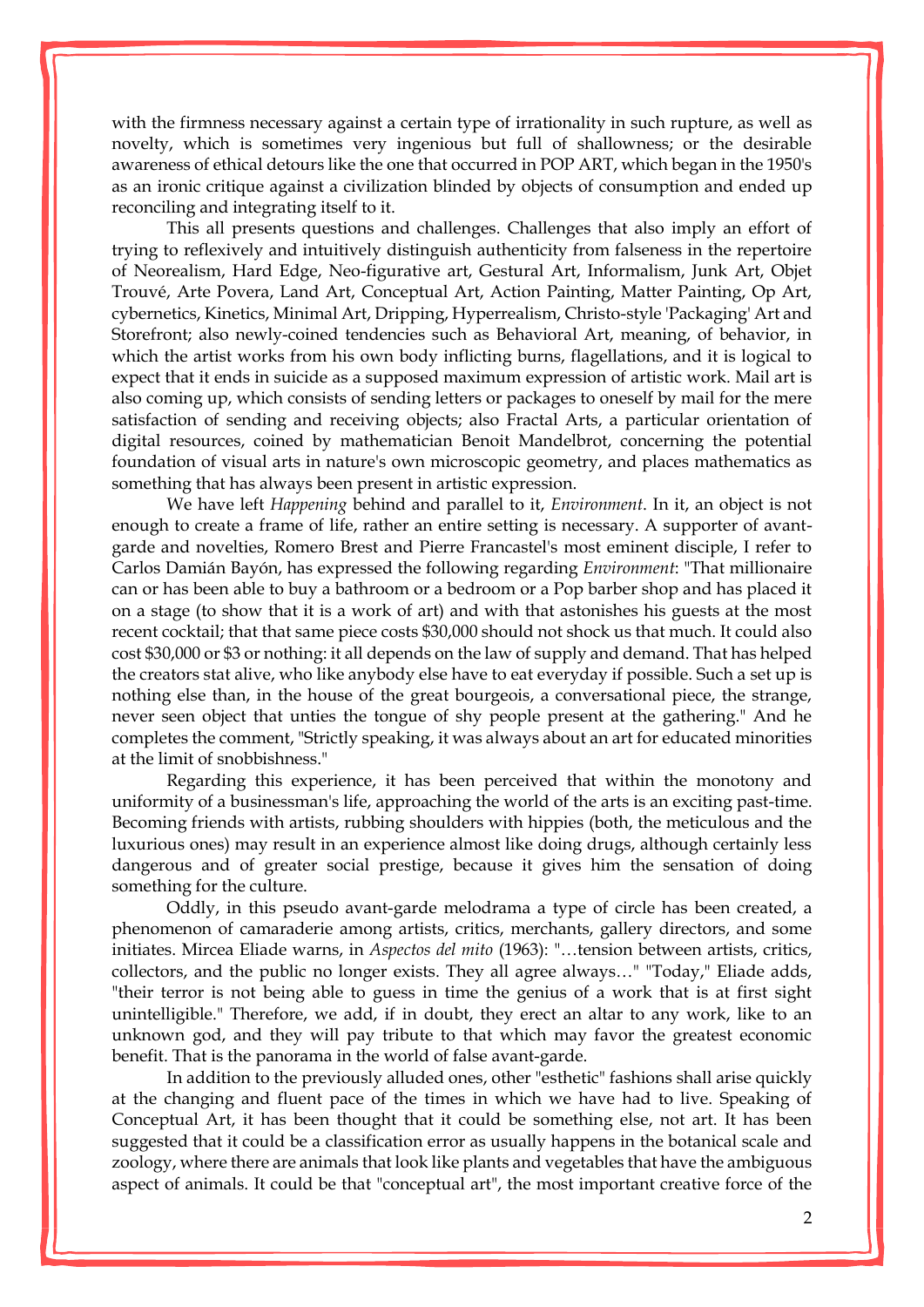new times, requires exceeding art's classifying molds and having been stuffed into a space where it does not fit. We could apply the neologism of "creatomania" to it in any mental artifice adjacent to art.

On the other hand, it happens that some people become accomplices of falseness, mainly pseudo-critics of so-called avant-garde, who takes advantage of it to create a soup of juggler cryptic writers. In any case, today's art writers register such successive phases of esthetic fashion of recent times and, like many others, we think that this is desirable to the extent that such meticulous inventory favors later on —having already had the necessary perspective and purification— the precise art history of our time.

We had previously alluded to reflection and intuition as resources of discernment; it should be made clear that reflection implies having an eye (which is a projection of the brain) to know how to see experience and historical culture in art; and intuition, the intuitive apprehension Alfred North Whiteheads refers to, the natural insight and sensibility that in a lesser or greater degree decorates the spirit of each human being. Reason and intuition are excluding, but as Niels Bohr has warned, it is necessary to admit that quantum paradoxes are deeply-rooted in nature, which is why I present the notion of complementarities as a legitimate medium to describe the relationship of said excluding phenomena, but indispensable to explain a solid fact in its integrity.

Something as excluding as continuity in electromagnetic radiation as opposed to discontinuity in atomic formulation of matter, or at the psychological level, the cognition as opposed to affection in our lives, meaning, the flow between knowledge and analysis on one hand and emotion or feeling on the other, which makes it necessary to underline the interactive action between one and the other. It is the desirable condition to approach the explanation of a work of art, precisely because the most characteristic thing in the process of its understanding is the intimate cooperation between intuition and intellect. And as Emile Beneviste has warned, if the greatest form of ability inherent to the human condition is the faculty to symbolize, being able to represent reality through a sign, and understanding the sign as representation of reality, it is up to that conjunction between intuition and intellect to approach that significant relationship between different signs and wait until the necessary convergence occurs.

Of course, such an instrument of reflection and intuition presupposes previous conditions. Just like we usually admit that we do not have an ear for music, we should accept, as part of the reflexive process, that not all of us have a perceptive eye, visual perceptiveness, and the appropriate magnitude of sensibility to collaborate effectively in formulating judgment of artistic value. But let's be clear, when we allude to judgment of value, of course, we do not refer to the subjective focus of I LIKE IT or I DON'T LIKE IT, IT APPEALS TO ME or IT DOESN'T APPEAL TO ME, because there is no possible argument there. It is a different case if we allude to the work as pretty or ugly, because that is objective appreciation and, as such, susceptible to discussion. Let's quickly accept as an elucidative premise, that esthetic value is debated in objectivity.

We precisely coincide in the idea that the lack of objective criteria could be the main reason for some of the negative aspects in today's art. In this sense, philosopher and aesthete Rudolf Arnheim's thought could be enlightening, whose work *Ensayos para rescatar el arte* (*Essays to rescue art*), warns that we cannot blame an artist who claims that art is what he decides to describe as such, when people who could elaborate the rules that should judge artistic quality sustain that there is no such objective criteria.

That is how the principle has become widespread: that anything works, whether it is art or not, of low or exceptional quality, superficial or deep. In contemporary art, "everything goes" is usually accepted. Yes, but it is a reality in which the debates are on one hand about what are mere lies or psychic racket elevated to the category of esthetic experience by the critic that is as ingenious as unscrupulous, and on the other hand, the work —which entails richness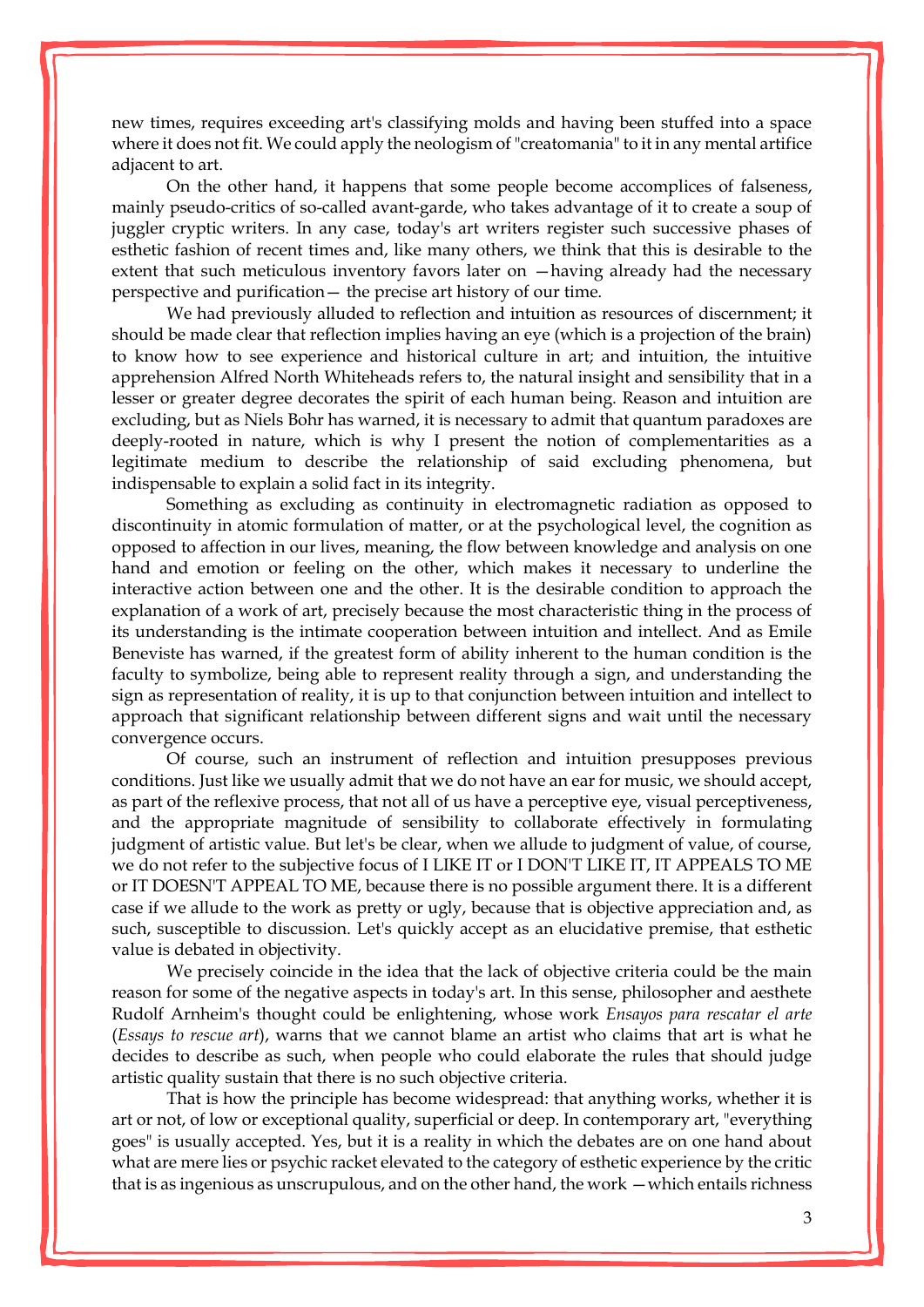in the intelligent and sensible organization of objects arranged with significant meaning. Some have warned that instead of entertaining ourselves within the easy pleasures of relativism, we should take a step forward and face the problem. Likewise, with objective criteria we could become aware that art plays a concrete role in the development of the human mind, as well as determine if a work is worthy of particular consideration.

Such ideas imply true challenges, necessary risks, if we care to distinguish between what is and what isn't art. To exercise intellection, to distinguish authenticity, it is necessary to perceive sense from the work, and that requires sensibility and knowledge regarding color symbolism, the texture of graphism, of the game between space zones, dynamic tension, parallelisms, contrast, interaction between focal points, energetic points, scale and rhythm. In conclusion, we most notice the perceptual elements that symbolize the work's psychological theme.

No matter the tendency it could be affiliated with, the effort of intellection is absolutely necessary in the process of trying to approach the work as closely as possible in order to search for its authenticity. And if the value is present in it, it is because the configuration of a style is the result, as it has been sometimes expressed, of a long and painful construction on behalf of the artist that does not suppose a day or a year, but rather that it represents the patient or desperate struggle between a technique, a will of form, and an eagerness to express himself and his time. And when we approach his work, as Francastel has suggested, we shall not ask it: What do you represent? but rather, What do you respond to? And if we do not follow Paul Valery, it even requires a personal labor of constant reflection by the artist, which implies an effort of progressive conscience in artistic work.

Unfortunately, there is also pseudo-reflection, which makes us remember what Eugenio Delacroix warns about in view of comments by fellow countryman and member of his generation, poet Théophile Gautier about a painting. Delacroix says: "he takes a frame, describes it his way, and in his description he produces a lovely work." Today, many times we go through what may seem a similar experience, but distant from the alluded poetic interpretation. It particularly happens with youngsters who have recently graduated from college, intellectually prepared in art subjects where they are enriched with great conceptual skill in the verbal handling of formal elements and supposed meaning of particularly contemporary works.

But a few, lacking the reflexive need that experience provides after various years of study and professional work, when analyzing works to be consumed by a less informed audience, that audience seems to perceive the description of artistic work of greater merit, although the works do not merit greatr consideration or are worth nothing. Those mistakes remind us of experiences in Puerto Rico's past when 'a person we know' wrote literary essays of which the most outstanding ones consisted of intellectually destroying any works he faced, which even caused the self-exile of some of our artists.

It is happening locally as well as internationally: the tendency of some amateurs liking works of avant-garde appearance, indiscriminately accepting as good anything that appears to have such an orientation. The concept of avant-garde implies a new form of significant thought that has consequences, and that experience is not easily acquired. Authentic avantgarde is not the product that satisfies the taste of those who worship a novelty that could be ingenious, but definitely insignificant. It is also not necessarily adopted by that esthetic philosophy adopted by some psychologists by whom pleasure or hedonism constitutes the purpose of art because art should be merely defined as an emotional experience.

Chemical drugs could be a stimulus to incite that emotional experience, and in fact it happens, but such an experience divorces the fundamental essence that encourages artistic expression which is to be a form of significant thought that in the end will result, consciously or unconsciously, in an ethical purpose and a will of shape and style. Chemical drugs that run life and soul within contemporary society and on many occasions are behind pseudo-artistic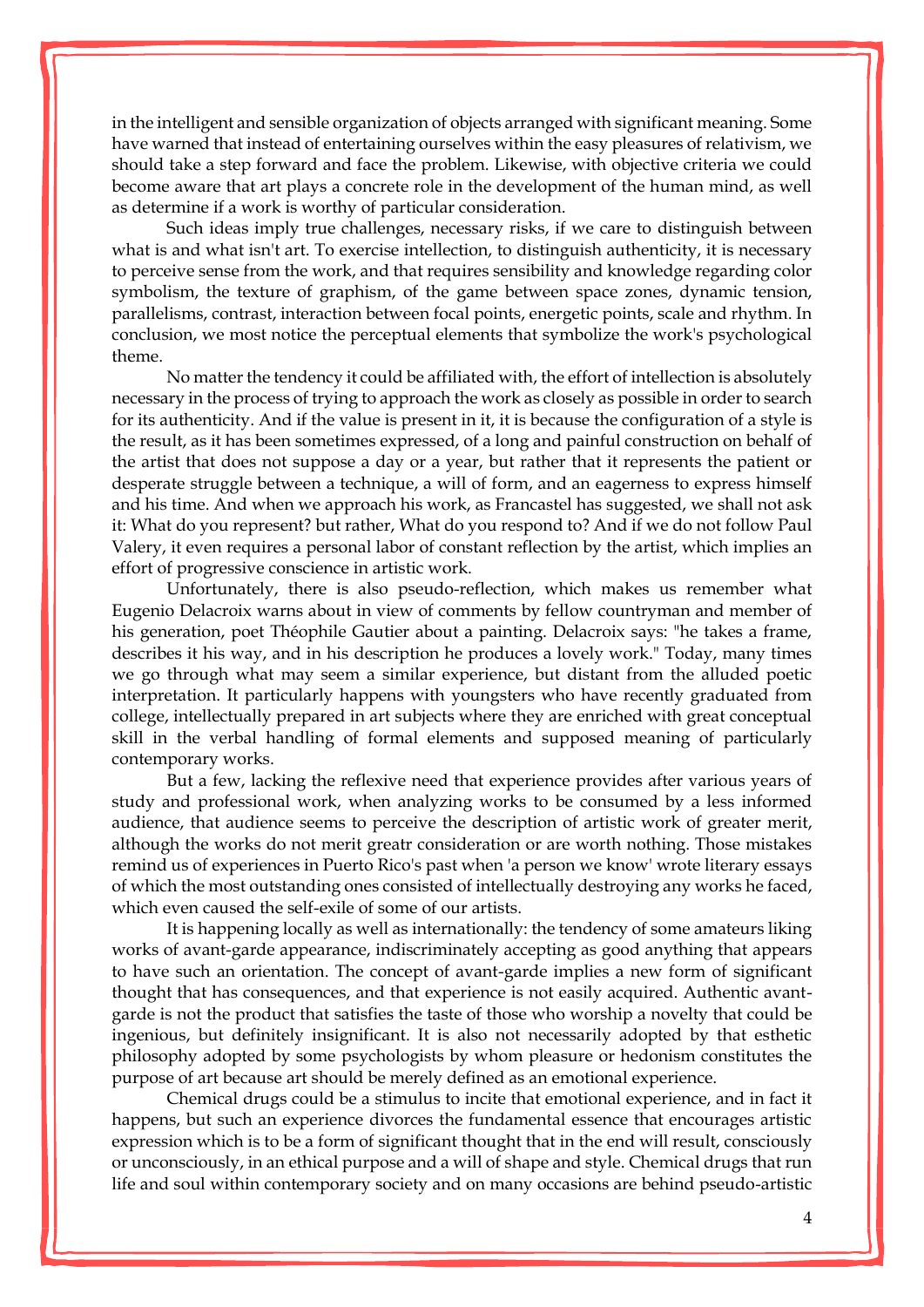things, it are not the only or lesser of drugs. Other types of drugs are also cultivated: the nihilist, irreverent, demoniac attitude, or giving in to the false pleasure that cultivates delight toward shallowness, superficiality, gloating over deception and the false esthetic created by the frustrated artist that entrenches in literary demagogy.

But there is also the most common drug of our times; the "snob", the supposed art lover who has notoriety as qualitative paradigm, unarmed in reflexive capacity in matters of art and are an ingenuous protector, sometimes in good faith, in a vehicle for spreading works with super-inflated market value, with a destination to nowhere but which in the short run decorate walls as symbol of a pretentious socio-economic state.

The drug of visual art has a historical aspect that dramatizes the addiction to that peculiar taste: false avant-garde. At the beginning of the last century, newly-coined critics absurdly acknowledged esthetic will to the accidental stains that a chimpanzee induced on the surface of a fabric. It was an experiment by Dr. Desmond Morris at the London Zoo, who created paintings that way; these paintings were owned by Herbert Read himself, and the elicited praiseworthy judgment from famous critics with literature that we have named "plastic literature". But let's clarify, if Herbert Read himself adduces that when some pretend to make "Action Painting" by allowing the brush to be guided by instinctive gestures, which they are proud of, then they likewise gesticulate in the same way as chimpanzees, but immediately we must clarify that this is a half-truth because a true artist who expresses himself in "Action Painting", will be able to ensure a significant structure for the work conceived that way; plus there are only a few that can do it, and not that many will be able to detect it.

In pseudo-music we also have the ear's drug, which alienates with a rhythm adapted to a type of music-like screaming which mounted as if on a wild colt, shakes us with its stridency, deafens and surprises us, which has nothing to do with new concepts of harmony, including its denial, nor dissonance nor the new structural techniques of it. The exaltation of the timbral effect by dodecaphonists has been authentic musical avant-garde, their effort for an almost autonomous articulation of each sound as opposed to tone filling, and the schools derived as a consequence of breaking the mold.

We identify with the words of the indisposed and loved friend Carlos Damián Bayón, when he warns that, although it may seem contradictory, on one hand we can be very enthusiastic with what novelty means, but, on the other hand, quite skeptical in accepting en bloc what for some years now is presented to public consideration in avant-garde museums and galleries.

However, all of this does not necessarily conflict with the spirit of authentic innovation. It has been observed that novelty seems to be "a destiny of our time. A time with an acceleration as violent as today's cannot meditate, it cannot mature," its glory, some say, is that "just after finishing his boats, like Cortés, he has to burn them to make new ones, maybe worse, but always under the sign of novelty." There can be positive novelty in contemporary art, and there is, one that is not that which aims to satisfy a new public or for increasing a new clientele, but rather with the authenticity of responding to a change that no longer responds to the requirements of what I know, but of what is known. "Novelty in itself is nothing if it does not at the same time engender a series of consequences," said my teacher Francastel, and adds: "Let's give a primitive village steam; a railroad will not come of it."

Of course, this effort of novelty, so symptomatic of our times, it could be that in some cases it could result in solid and intelligent consequence, in general terms it produces an unreasonable appetence of originality." -We remember pages by Manuel García Morente, where he warns that each large, medium, or small philosopher, "each mini-philosopher, each tiny philosopher, and even philosophy students, expect to have their own system today." And he adds, "just like each painter wants to be a complete renovator of painting and each musician wants to completely renew musical art. And it results in horrific gibberish and rubbish."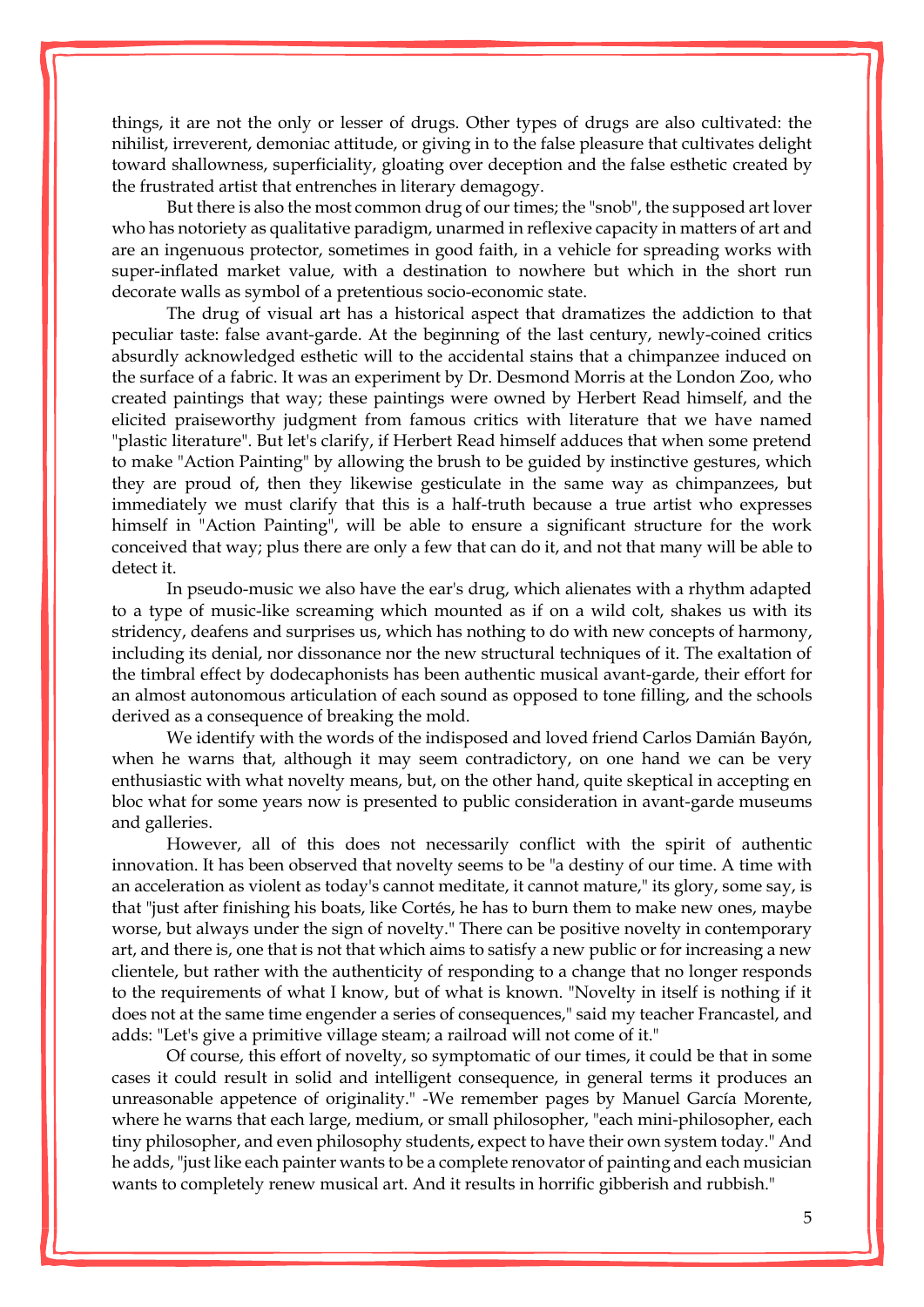For one or two that are in fact creatures of genius and bring an original element to their art, there is on the other hand an infinity of sloppy ones that only, as they say in Paris, 'épater le bourgeois'. That is why Ramón de Campoamor's opinion is appropriate when in 1800, he said: "the habit of making so many mediocre artists into great men is a horrifying signal of unsubstantializing intelligence."

Let's also remember the words of Pío Baroja, with rigorous validity nowadays when he says that: "There cannot be new art made in a deliberate way. It is the vanity of some poorspirited people who boast themselves of being audacious by saying that we are making a new art. Those who have made something new have almost always done it unintentionally. Even the geniuses who have founded religions and sects have always thought of being continuers and not inventors." And he added: "This new art is something like what is said about the school kid who explained the Discovery of America by saying: 'Christopher Columbus went into his caravel and told his peers: 'Let's discover America'," or what that German general said: 'Let's begin the Thirty Years' War'."

Wise men of our times have said that the search for originality at all cost could be a misfortune of contemporary cultural life. Of course, there are resources of great sociological and pseudo-philosophical demagogy to justify the forced existence or encouragement of innovation. It has been adduced, perhaps rightfully, that it comes from a feeling of insecurity. Some artists feel that what they think of spontaneously, what they come up with, is not enough to attract attention. Their first improper step could be the search for an extraordinary way to liven up the ordinary; the second, changing thoughts to adopt another one that is extravagant. Especially when he or she abides by fashion or adopts a model and makes his art an imitation. The distance with authentic originality is that it is not sought, it is found. It proceeds from spontaneity of seeing life; Becket never wanted to surprise or do anything unusual, but rather express his own way of seeing the world and human beings. He did not imitate. Another weakness is that the works of the artist arrive at a mimesis of itself that hurts it; he tries to repeat his own formula, to rush or exhaust it.

These observations are inspired by the spirit of authenticity. When I was writing these notes, I inadvertently thought about Spanish sculptor Eduardo Chillida, for whom I feel great admiration. His work, pure abstract, is of an authenticity so free of mimesis, of repetition of itself and superficiality, that it borders on ineffable emotion. Chillida, who died not so long ago, never deceived himself; neither does our Carmen Inés Blondet. However, we remember Mario Vargas Llosa's sculptor friend, who tired of having galleries refuse to exhibit the splendid woods that he worked on from dusk to dawn, the sculptor decided that the safest path toward success in the arts was to attract attention. And said and done, he produced "sculptures" that consisted of pieces of rotten meat in glass boxes with live flies fluttering around. Vargas Llosa's sculptor friend 'triumphed' to the extreme that Jean Marie Drot, French radio-television star, devoted an entire program to him.

And since we are already on a plan of critique, may it be a hopeful grain of salt that the sparks of light made by the friction of feet may, more than explain concepts, serve to create awareness of the interesting problems that contemporary art presents. It is commonly known that it is characterized by the mix of expressive forms, a concoction of solutions, where generally it is everything, but it could be nothing. There are those who claim that the artist should submit to his own self-analysis, first to see if he is on the right path, or if perhaps he is mistaken in the means he uses. Regarding this, there has been warning, perhaps controversial assertions, that there are painters, but there are others who are, essentially, natural decorators, book illustrators, frustrated photographers, set designers, graphics designers, and although it is possible that they could all be good at what they do, not so in the ambiguity, unless they are geniuses, but geniuses are not abundant.

Other questionable aspects regarding the pseudo-artistic features of contemporary manifestations could be that of "exhibiting" an absent or inexistent object, which transfers a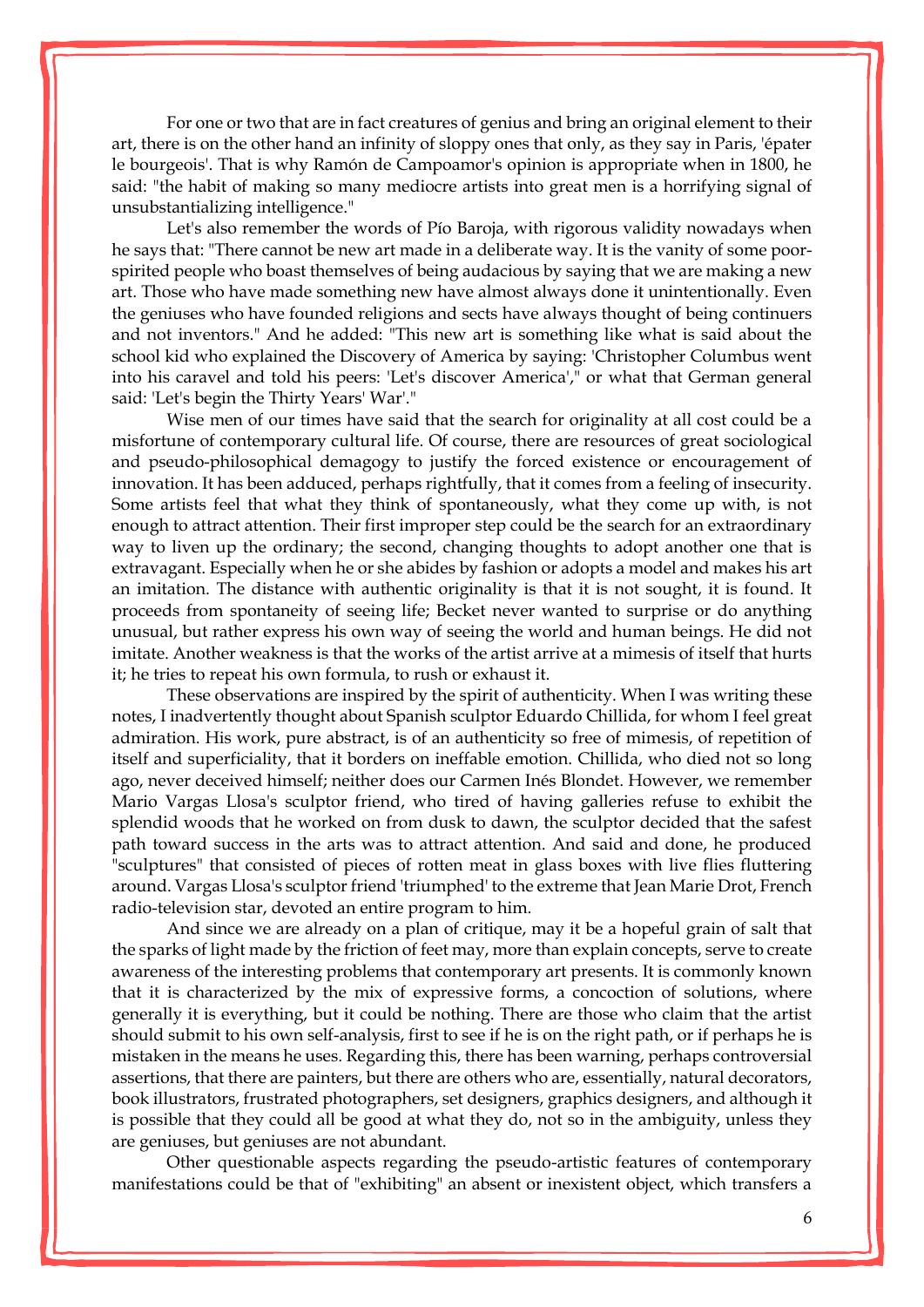literary category such as the well-known reference to Mallarmé and his famous date with a non-existing woman at odd hours. It is also questionable to force an appearance of poverty to place a label of "arte povera". Such types of audacity have been classified even by the critics most open to its innovative spirit as "faux intellectualism", plus "an enormous mass of audacious improvisers who afflict us and must be denounced without mercy.

We must also be alert to whether or not accept "perishable works in the short-term"; fleetingness is inherent to the circumstances themselves of contemporary times, but equally susceptible of being or not being an authentic sign of the vertiginousness that penetrates the core of our time. Regarding this, Richard Serra's sculpture is praiseworthy and was installed at the Guggenheim Museum Bilbao not long ago. It is a monument to multiple temporalities where times superimpose as the spectator enters it and moves inside the parts that make up the unit. It is a case where the concept of fleetingness, which we have identified as inherent in peculiarities of our time, is elevated to an esthetic experience with ethical meaning. The author has expressed its meaning: "the spectator becomes absorbed in a journey in which sensations depend on his will to invest time and allow his memories to merge into perception."

We also remember John Balossi's serious behavior toward fleetingness, as owner of his firm artistic will, he trapped momentary and elusive concepts and transformed them into static concepts in a series of sculptural panels on sheets of beaten and embossed aluminum. They are very different from the colored feathers that are thrown into space-time like whirlwinds of stillborn fashion, full of shallowness, which are soon labeled by novelty merchants and added to the list of pseudo-avant-guarde movements.

We should also be on alert for siren songs of some art critics, headed mainly by Europeans of notorious advertising praise in the panorama of today's art, given to literary and pseudo-philosophical flight creating poetic prose about what they admire. Let's remember the particular case of the Delacroix trial about a critique of such nature by Theóphile Gautier, but today it is not a particular case but rather a common place.

If with such critique they mean to imply a sound judgment of artistic value, they pointlessly digress. And if artistic literature means to praise what is vile, even worse, worse than the destructive judgment of he who is pleased to knowingly ruin even what is good in order to build an ingenious literary essay. We shall not infer from this that we believe that critique should ignore the correct and imaginative linguistic expression to describe or note values, because it is quite the opposite. It is possible that it does not imply a rigorous relationship with the aforementioned; we remember a slogan with content as follows, which at some point appeared on the murals in Paris. "All power to the Imagination!" To which a sensible critic replied with the following words: "If the future belongs to those who imagine, oh, poor me, imagining is done by those who can and not by those who want to; many are called but few, very few, are selected."

However, we are convinced that much of what is done today goes beyond responding to merely insignificant urgencies, because in fact there are works that are lighthouses in time. Each of these works of positive signs is a lit light bulb that guides toward new paths; it is a consequence of an honest work effort, a way to strengthen a vocation according to ideals, one in which the artist wants to prove something. On the other hand, we believe that those who massively and as a rule destroy all values that have a hint of the past forget that those values are the foundation of life on which, despite themselves, they stand. Karl Marx has an appropriate phrase for that: "Don't throw the baby out with the bathwater." Rafi Trelles did not throw out the value of *El Velorio* (*The Wake*) by [Francisco Oller](http://www.enciclopediapr.org/ing/article.cfm?ref=12020414) along with Courbet's 19th century realism; he made the magnificent new Velorio which is a contemporary masterpiece. Others who did not throw the baby out: Rosado del Valle, Rodón, Domingo García, Hernández Cruz, Martorrel, Nick Quijano, Homar, Félix Rodríguez, Félix Bonilla, Elizam Escobar, Tuto Marín, Tufiño, Sobrino, and many others.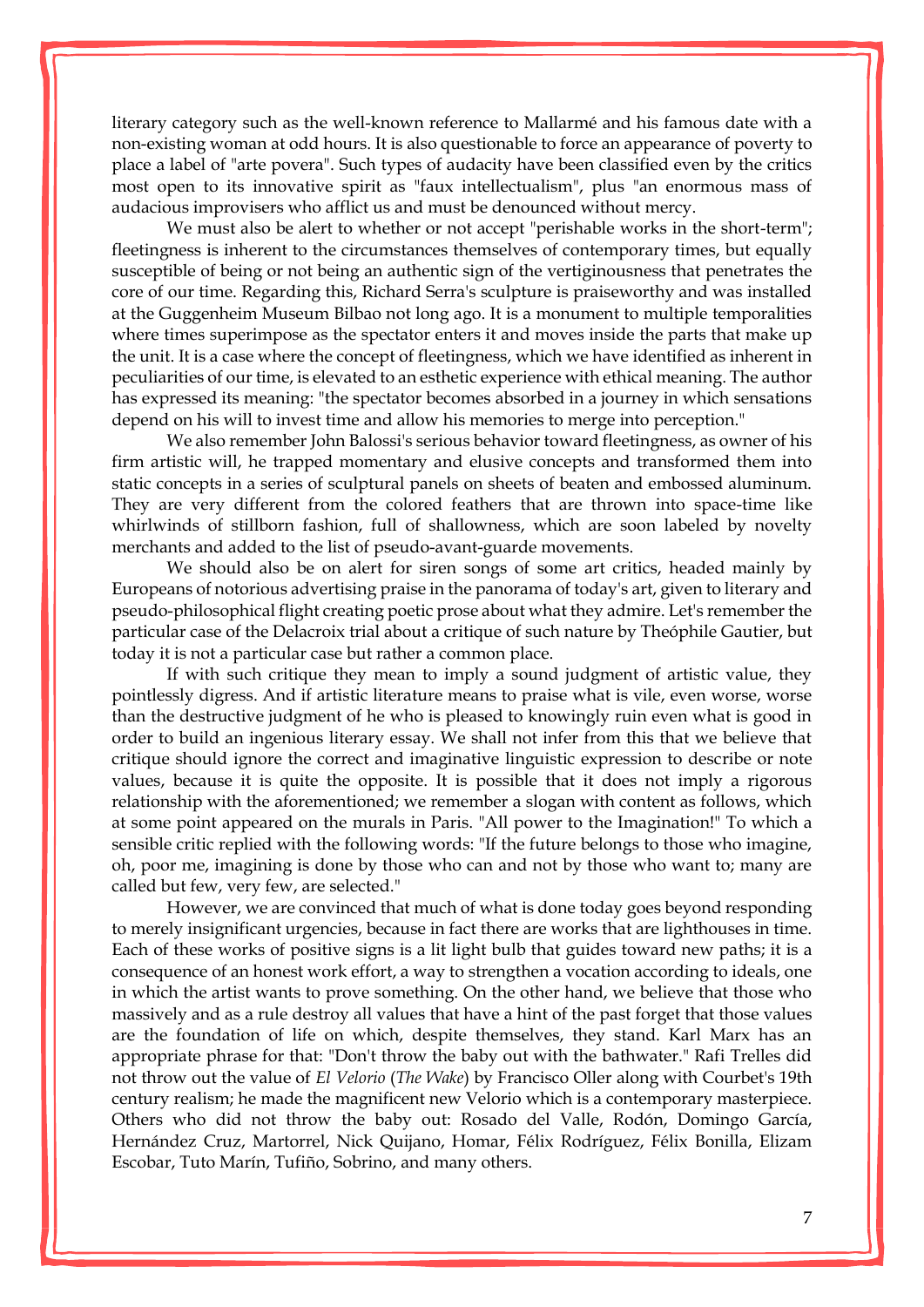When faced with any kind of iniquity, artists may and should abide by an ethic as reactionary reply, like Picasso in his *Guernica*, which attacks in the correct direction. This, very much unlike he who derives pleasure in blowing a pseudo-artistic plastic grenade in the face of the spectator like a barbarian who morbidly identifies with the irrationality of the alienated, or because of the frugal satisfaction of seeing his name in the newspaper and on television, like our friend Vargas Llosa. Of course, there are those who warn that such gestures or "gests", labeled here as irrational, are part of the artistic reason of our times, time of wars to end all wars, or of murder to end all murders, or of politics (science of good governing) turned into a phenomenon where senselessness is entrenched, or the times when human lives are exchanged —with impunity— for petroleum, or where the absence of that Greek "gnome", or rules with which to govern, allows opportunism and shrewdness to prevail. If that is the tone of our times and what we allude to are established values, no matter whether or not they are official, and if false avant-garde adheres to it usurping in the mind of the new generations the authentic innovative effort of contemporary art, we must also remember that subversion, when facing what should be overcome, has been a resource of authentic revision or artistic revolution for centuries.

Another open window that is suggested in our ideas is relevant to the idea of identity. Today, the criteria abounds that it is an obsolete feeling when faced with the expression of global scope in a world that narrows through communications. But we should warn that the greatest force of globalization is of economic order and it is not for artistic and telluric feelings to allow themselves to be strangled by existence categories that are marginal to them. We agree with José Saramago in that globalization, as an idea, tends to squeeze the world of its values of identity and to be a new form of totalitarianism where in the end human beings could come to be reduced to a mere object. Beware of those who inadvertently play against what attempts against the value of individuality in the name of siren songs that lead to the essential disintegration of all things human. And as we try to conquer outer space, we do not try to conquer the microcosm with the same interest, which is more within our reach.

There has been warning or insinuation regarding the desire or need to imply an ethical sense upon artistic expression. That, when facing confusing, contradictory, dark, provocative, changing, irritating, unstable, pseudo-conceptual, fleeting, vacuous, and many other epithets, attributes, or converging and diverging elements that appear in a certain dose of today's art. In this picture, as per Francis Bacon the critics should refuse to approve any expressions that feed on excessive tolerance, insensitivity, brutality, and ironic detachment. And following that same line of thought, we say if such negativism responds to a phase of today's reality, it is precise to activate the other side of the positive value of all things human. It is necessary to shake the ethical reason that artistic thought could express, presently quieted by the hundreds of factors that pressure and surprise us, what we have summarized in the myth of Odysseus, who, to restrain himself from the fatal enchantment of the mermaids still listening to the melodies, stuffed his crew's ears with wax and ordered them to tie him to the ship's mast. Camus also summarizes all of this in his claim for measure, the necessary moderation engendered by the own rebelliousness and healthy inconformity of artists.

Only then, will art, in addition to being automatic seismograph of the times, be able to express itself for what it is: a form of thought capable of showing new directions of a dignifying future. We agree with Italian Gino Dorfles, one of the best known critics and philosophers of art, when he warns: "Naturally, I do not believe in redeeming recipes or recipes of salvation that may be written and imposed publicly with the purpose of healing the flaws and sins of humanity; more certainly, I believe that it should be considered, not only in its cultural or erudite aspect, but also valued by its indisputable moral effectiveness. That it may mirror the situation we are in, yes, but at the same time, be the means to improve and overcome it; art, also in our times, is not only its artistic expression, but in all its forms of